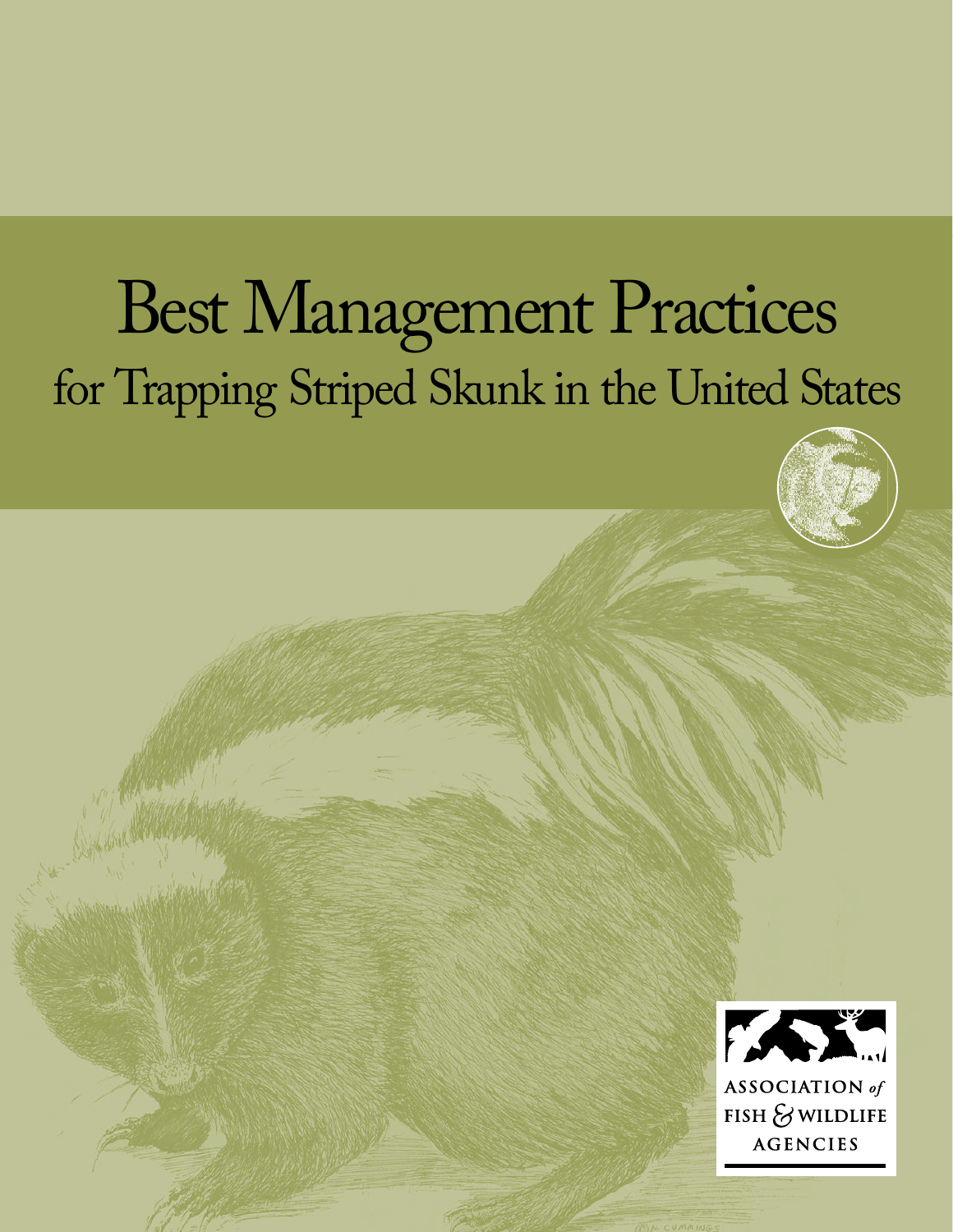

**Figure SK1.** Skunk (*Mephitis mephitis*)

Best Management Practices (BMPs) are carefully researched educational guides designed to address animal welfare and increase trappers' efficiency and selectivity. The extensive research and field-testing used to develop BMPs are described in the Introduction of this manual. The evaluation methods used to develop BMPs have been standardized, enabling BMPs to be easily updated and revised as new traps and techniques become available. All traps listed in the BMPs have been tested and meet performance standards for animal welfare, efficiency, selectivity, practicality, and safety.

Trapping BMPs provide options that allow for discretion and decision-making in the field. Best Management Practices are meant to be implemented in a voluntary and educational approach, and do not present a single choice that can or must be applied in all cases. BMPs are the product of on-going work that may be updated as additional traps are identified through future scientific testing.

# **The Striped Skunk at a Glance**

# **Characteristics**

The striped skunk (*Mephitis mephitis*) (Figure SK1) is a member of the Mephitidae family and is one of five species of skunks found in North America along with hooded (*M. macroura*), spotted (*Spilogale putoris and S. gracilis*) and hog-nosed skunks (*Conepatus mesoleucus*). The striped skunk is the most common of the skunks. The pelage of the striped skunk is characterized by a contrasting black-and-white color pattern. A white stripe is typically found along the back beginning at the head and nape and extending toward the base of the tail. On the striped skunk, a white dorsal stripe divides into two stripes at the shoulder blades, forming a "V" shape that extends to the base of the tail. The tip of the tail may also be white, but otherwise the remainder of the pelage is a lustrous black. Adult males are typically larger than females. Adults range from 4 to 14 pounds and measure 20 to 28 inches in overall length, including a bushy 7-10 inch tail. A highly developed scent gland is located on each side of the anus which produces an oily yellow, sulfurous compound composed primarily of thiols. The spray from these scent glands serves as a defensive secretion.

# **Range**

The striped skunk is found throughout the United States, northern Mexico, and southern Canada.

# **Habitat**

Striped skunks are habitat generalists and may be found in urban, agricultural, wooded, plains and desert areas. Preferred habitat is semi-open landscape consisting of an interspersion of woods and open areas. They are chiefly nocturnal. Den sites are generally located in wood or rock piles, ground burrows or beneath buildings.

# **Food Habits**

Striped skunks are omnivorous and consume a diet that varies seasonally. They feed extensively on insects and grubs, but during seasons when these prey items are not abundant, skunks feed on small mammals, birds, eggs and vegetation such a fruit and grain. They also forage on crayfish, frogs, residential garbage and may even prey on domestic cats. Skunks search for insects by digging and by overturning small stones, dried cattle droppings and other scat. They have poor eyesight so food is located mainly by smell.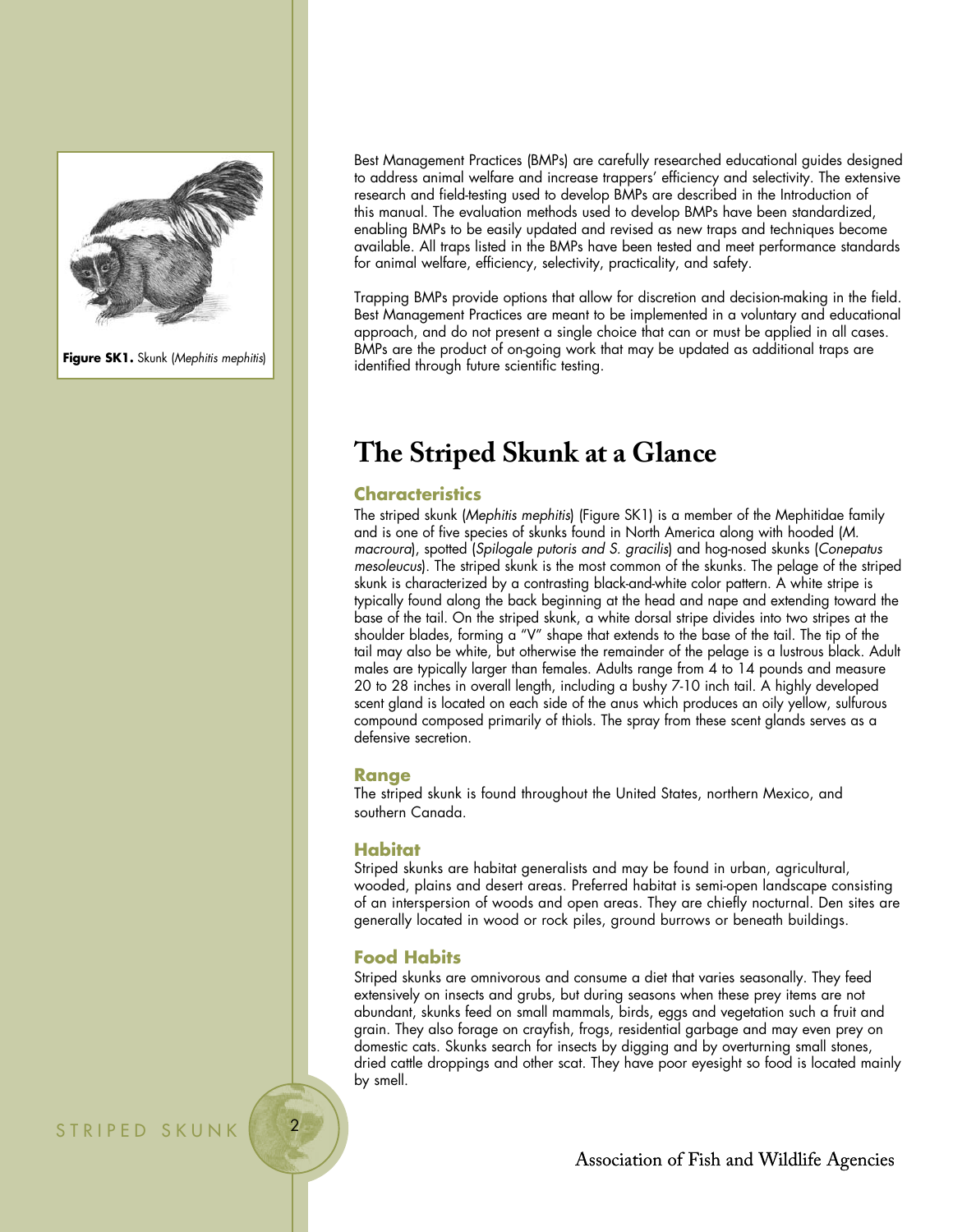# **Reproduction**

The breeding season for striped skunks generally occurs between February and April, with young being born in May. Females produce one litter per year and may give birth to their first litter at one year of age. The gestation period averages 63 days with delayed implantation occurring in females bred early in the breeding season. Litter size ranges from 5 to 9. Young are altricial and weigh about 1 ounce at birth. Eyesight develops by 2 – 4 weeks and hearing in the third week after parturition. Young are nursed for about 6 weeks and remain with the mother in a family unit until August or September when they disperse.

# **Populations**

The range of striped skunks in North America has expanded. This range expansion is partly due to forested areas being cleared and the subsequent increase in open land, which is preferred habitat for skunks. Populations appear to be secure throughout the range. Striped skunks may become infected with rabies and are managed primarily for nuisance wildlife control. Fur trapping is also important in managing skunks and striped skunk pelts are always in demand by the fur industry.

# **General Overview of Traps Meeting BMP Criteria for Striped Skunk in the United States**

Cage and bodygrip traps were tested for striped skunk (Table SK1). Examples, brief descriptions, and the mechanical details of the devices are given in the next section.

|  |  |  | Table SK1. Overview of traps meeting BMP criteria for striped skunk in the United States. |
|--|--|--|-------------------------------------------------------------------------------------------|
|--|--|--|-------------------------------------------------------------------------------------------|

| <b>Trap Category</b> |                                                     |                                     |                                     |                              |
|----------------------|-----------------------------------------------------|-------------------------------------|-------------------------------------|------------------------------|
| Cage                 | <b>Total Dimensions*</b><br>Length x Width x Height | Door Size*<br><b>Width x Height</b> | <b>Mesh Size*/Gauge</b>             |                              |
|                      | $32 \times 10 \times 12.75$                         | $10 \times 12$                      | $1 \times 2$<br>12 gauge galvanized |                              |
|                      | $24 \times 7 \times 7$                              | $7 \times 7$                        | $1 \times 1$<br>12 gauge galvanized |                              |
|                      | <b>Height of Trap Window*</b>                       | <b>Width of Trap</b><br>Window*     | Frame<br>Wire*                      | Spring<br>Wire*              |
| Bodygrip             | $6 - 6$ $15/16$                                     | $6^{1/16} - 7$                      | $3/16 - 1/4$                        | $\frac{3}{16}$ $\frac{1}{4}$ |

3 STRIPED SKUNK

\* inches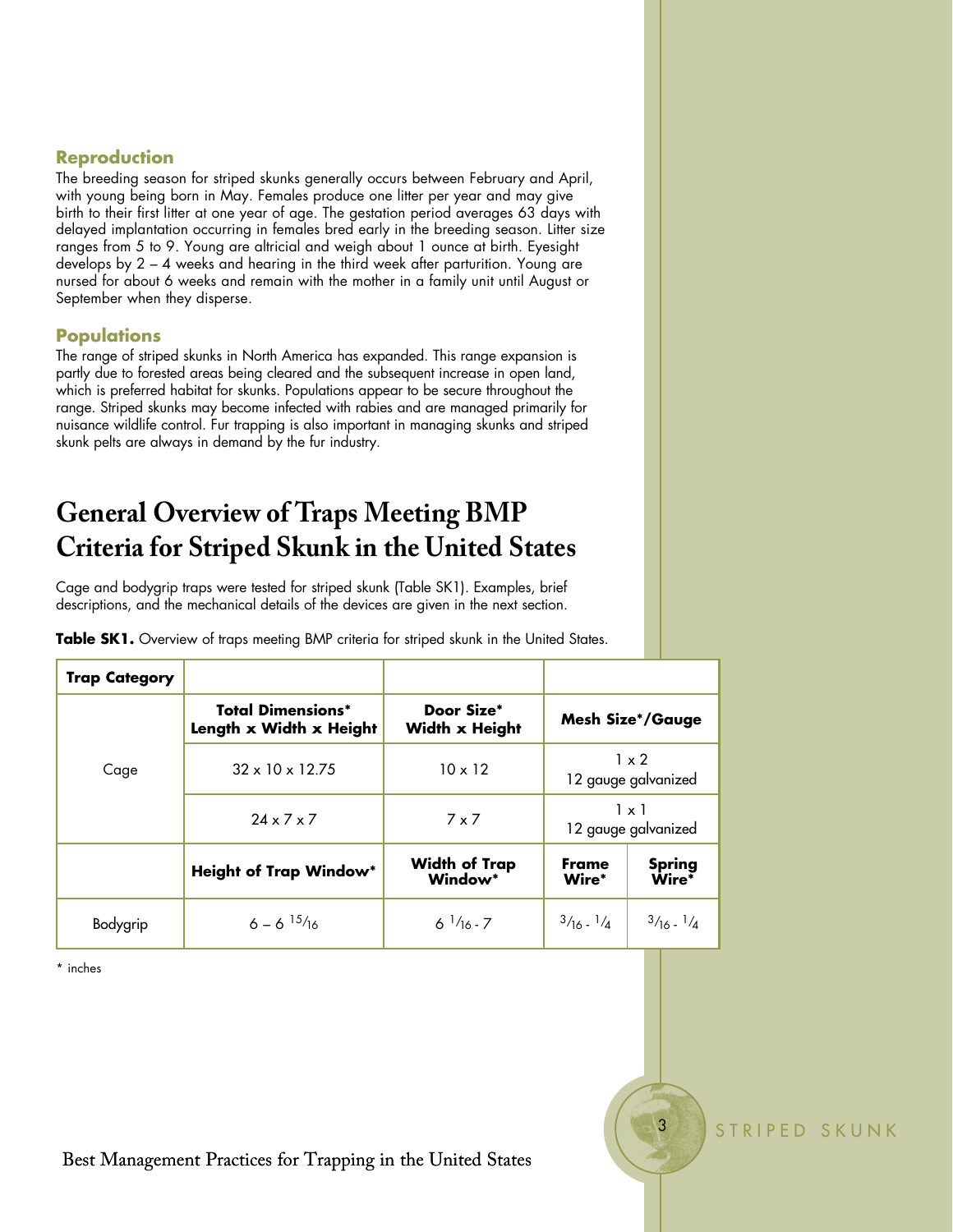

# **General Considerations When Trapping Striped Skunk**

# *Cage Traps*

- Are bulky
- Require bait (single door traps)
- Can be used to capture several furbearer species
- Captures and holds animals alive, allowing for release
- Should be covered after capture to reduce spraying

# *Bodygrip Traps*

- Should be placed so that the rotating jaws close on the top and bottom of the captured animals neck (Figure SK2)
- Trigger configurations may be modified, and tension-adjustable triggers are available to help improve selectivity
- Allows for use in locations and in weather conditions where other traps are less effective
- May not be appropriate in some areas because captured animals are killed by the trap

# **Safe Use of Bodygrip Traps**

By design, bodygrip traps must close with considerable force to humanely dispatch and efficiently capture wild furbearers. This is particularly true of larger sized and "magnum" type bodygrip traps. As a result, users should take special precautions to avoid potential injury when using these devices. Trappers should be familiar with the safe and efficient use of bodygrip traps and these are best learned in trapper education.

A setting tool (Figure SK3) should be used to compress trap springs when setting large and magnum bodygrip traps. Use of a setting tool will not only make setting traps easier, it will make setting traps safer by allowing the trapper to keep hands and fingers away from the jaws (Figure SK3a). Most bodygrip traps are equipped with spring latches that hold each spring compressed, and the trapper should use these latches on both trap springs. A safety gripper (Figure SK4) should also be attached to the jaws when the jaws are moved to the set position (Figure SK4a). This will prevent the trap from accidentally closing. The above safety devices protect the trapper and make it easier to set, position and anchor the trap safely. Safety devices should be disengaged only after the set is completed.

If you are accidentally caught in a bodygrip trap you need to know how to free yourself. A setting tool is the most effective means to freeing yourself and should be used to compress the springs or jaws. You should always have a setting tool in reach when setting and placing bodygrip traps. In the event you are not able to reach this tool or use it with one arm, you should always carry a four-foot piece of rope with a loop tied on one end (a belt or boot lace could be used instead of a rope) in a pocket that can be easily accessed by either hand. You can use the rope to free yourself as follows:

# Association of Fish and Wildlife Agencies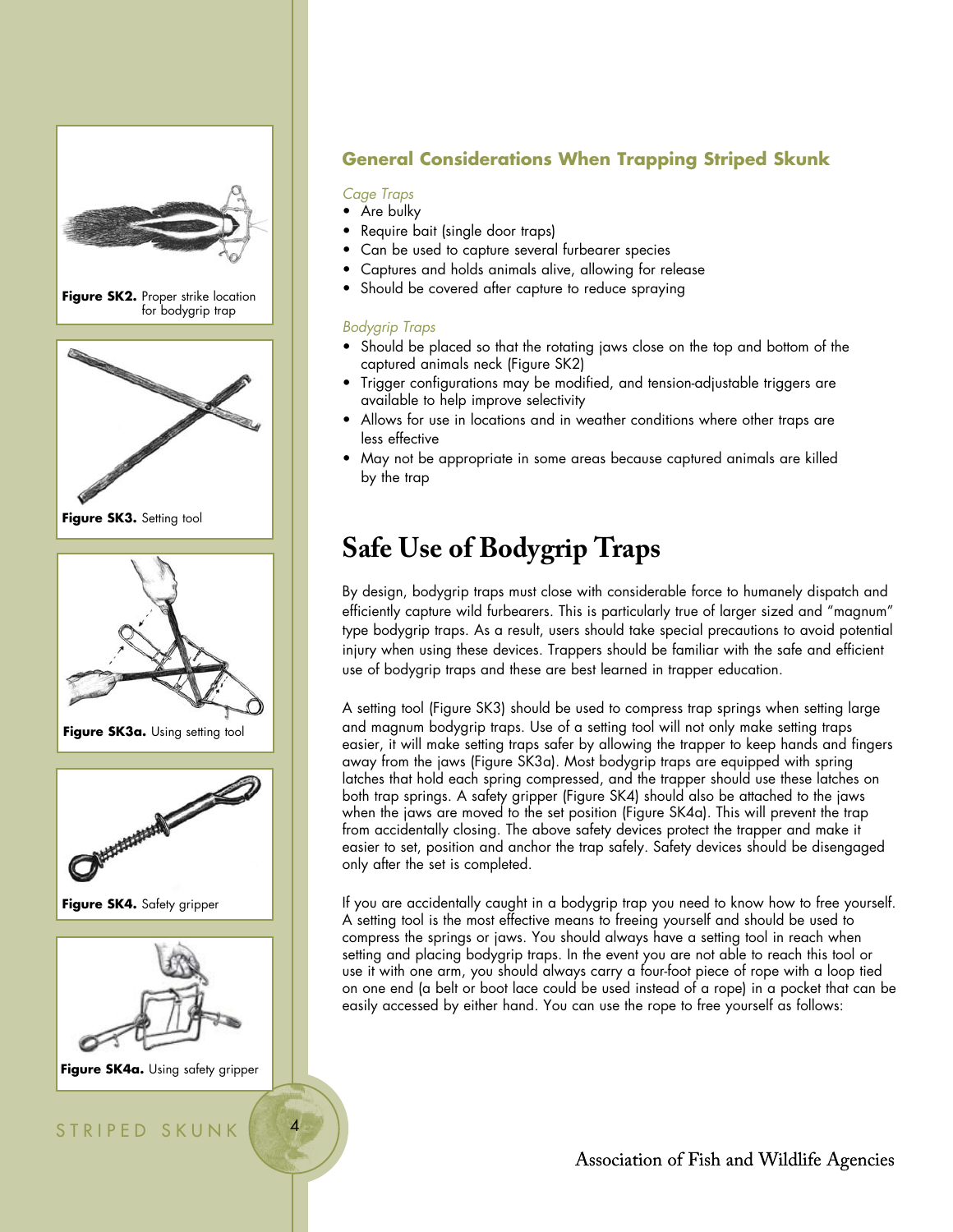





 **Figure SK5a.** Step 1 **Figure SK5b.** Step 2 **Figure SK5c.** Step 3

- 1) Thread the rope through the eyes of one of the springs (Figure SK5a).
- 2) Bring the rope around and thread it back through the eyes a second time (Figure SK5b).
- 3) Place your foot in the looped end of the rope and pull the other end with your free hand until you can set the safety latch for that spring (Figure SK5c). You may need to do this to both springs to completely free yourself.

# **Specifications of Traps Meeting BMP Criteria for Striped Skunk in the United States**

As more capture devices are tested and new information becomes available, they will be added to an updated list. Mechanical descriptions of tested traps are given as an aid to trappers or manufacturers who may wish to measure, build or modify traps to meet these specifications. Also, other commercially available traps, modified traps, or other capture devices not yet tested may perform similar to or better than the listed BMP traps. References to trap names are provided to identify the specific traps tested. The following list is provided for information purposes only, and does not imply an endorsement of any manufacturer.

Average mechanical measurements are rounded to the nearest  $^{1/2}$ 6 inch. There may be up to  $\frac{1}{8}$  inch variation in specifications among manufacturers. Manufacturers use recognizable names, such as "No. 2" coil-spring, to identify certain traps. However, there is no standardized system linking mechanical design features with trap size designations. The mechanical features of these traps are listed so that similar traps may be identified. The performance of anchoring systems was not specifically evaluated.

STRIPED SKUNK

 $\overline{5}$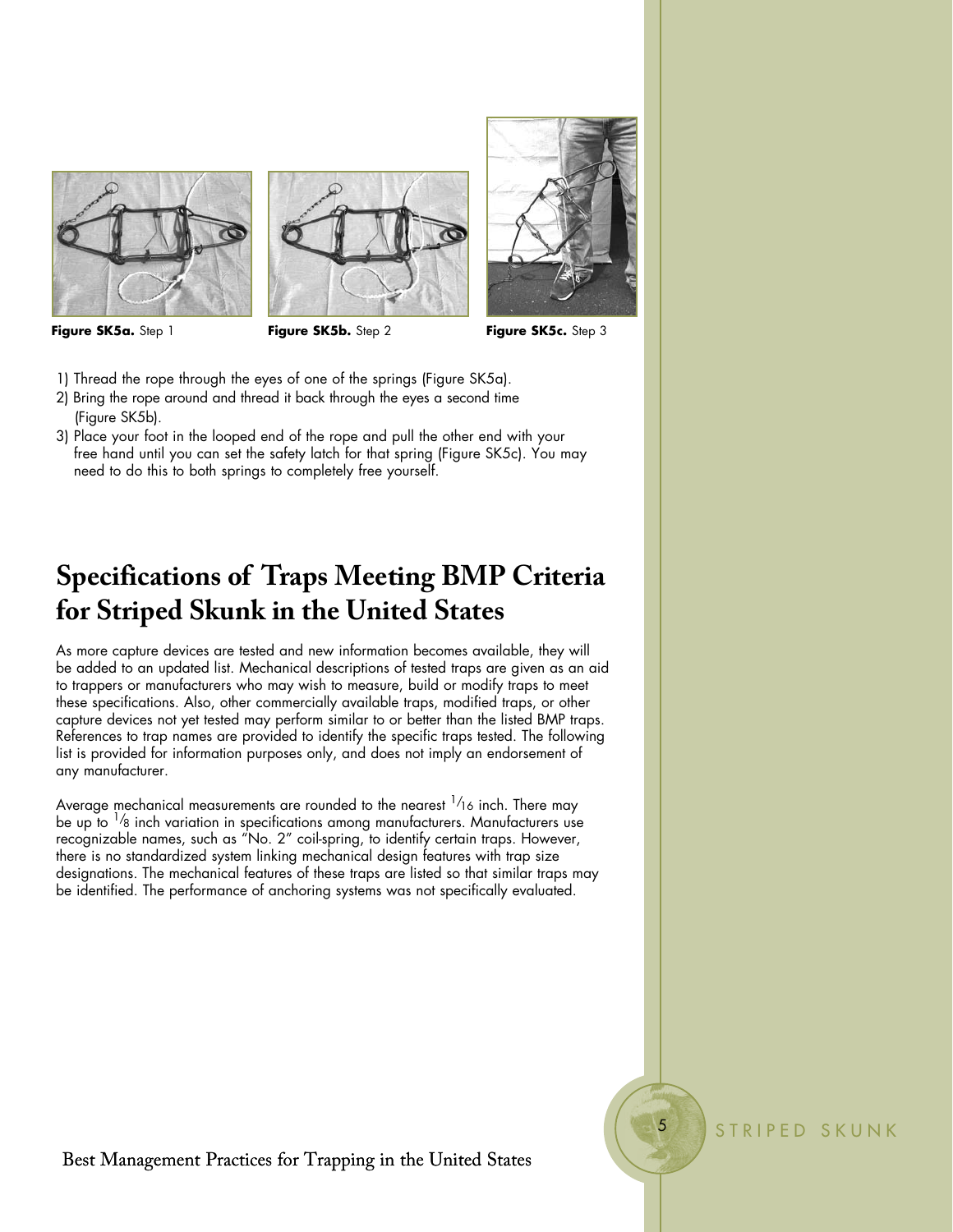

**Figure SK6.** Cage Trap

# **Cage Traps (Figure SK6)**

*Average Mechanical Description and Attributes*

Cage material and mesh size: 12 gauge galvanized steel wire mesh, 1 x 2 inches Cage size (length x width x height):  $32 \times 10 \times 12.75$  inches Door size; single door (width x height): 10 x 12 inches Weight: 14 pounds

Any trap that has similar specifications may be considered a BMP trap regardless of brand or source of modification, although performance information on all other BMP criteria (see "Criteria for Evaluation of Trapping Devices": Introduction pages 3-4) needs to be considered as well. The trap tested was the Tomahawk™ Cage Trap, No. 108.

#### *Additional Information*

- Selectivity features: Limited opening size and length restricts large animals.
- Special considerations for practicality: Multiple set options (baited sets; blind sets only with double doors); can be used for multiple furbearer species in same sets; large and easily seen (difficult to conceal completely); bulky – requires space for transport and storage; easy to operate – requires little training; can be used to transport captured animals (should be covered to reduce spraying); captured animals are easily released; continues to operate in freezing weather conditions. This device also meets BMP criteria for opossums, raccoons and gray foxes.



## *Average Mechanical Description and Attributes*

Cage material and mesh size: 12 gauge galvanized steel wire mesh, 1 x 1 inches Cage size (length x width x height):  $24 \times 7 \times 7$  inches Door size; double doors (width x height): 7 x 7 inches Weight: 5 pounds

Any trap that has similar specifications may be considered a BMP trap regardless of brand or source of modification, although performance information on all other BMP criteria (see "Criteria for Evaluation of Trapping Devices": Introduction pages 3-4) needs to be considered as well. The trap tested was the Tomahawk™ Cage Trap, No. 105.5.

#### *Additional Information*

- Selectivity features: Limited opening size and length restricts large animals.
- Special considerations for practicality: Multiple set options (baited sets; blind sets with double doors); can be used for multiple furbearer species in same sets; easily seen (difficult to conceal completely); bulky – requires space for transport and storage; easy to operate – requires little training; can be used to transport captured animals (should be covered to reduce spraying); captured animals are easily released; continues to operate in freezing weather conditions. Traps should be tuned often to insure that doors close simultaneously.

STRIPED SKUNK

Association of Fish and Wildlife Agencies